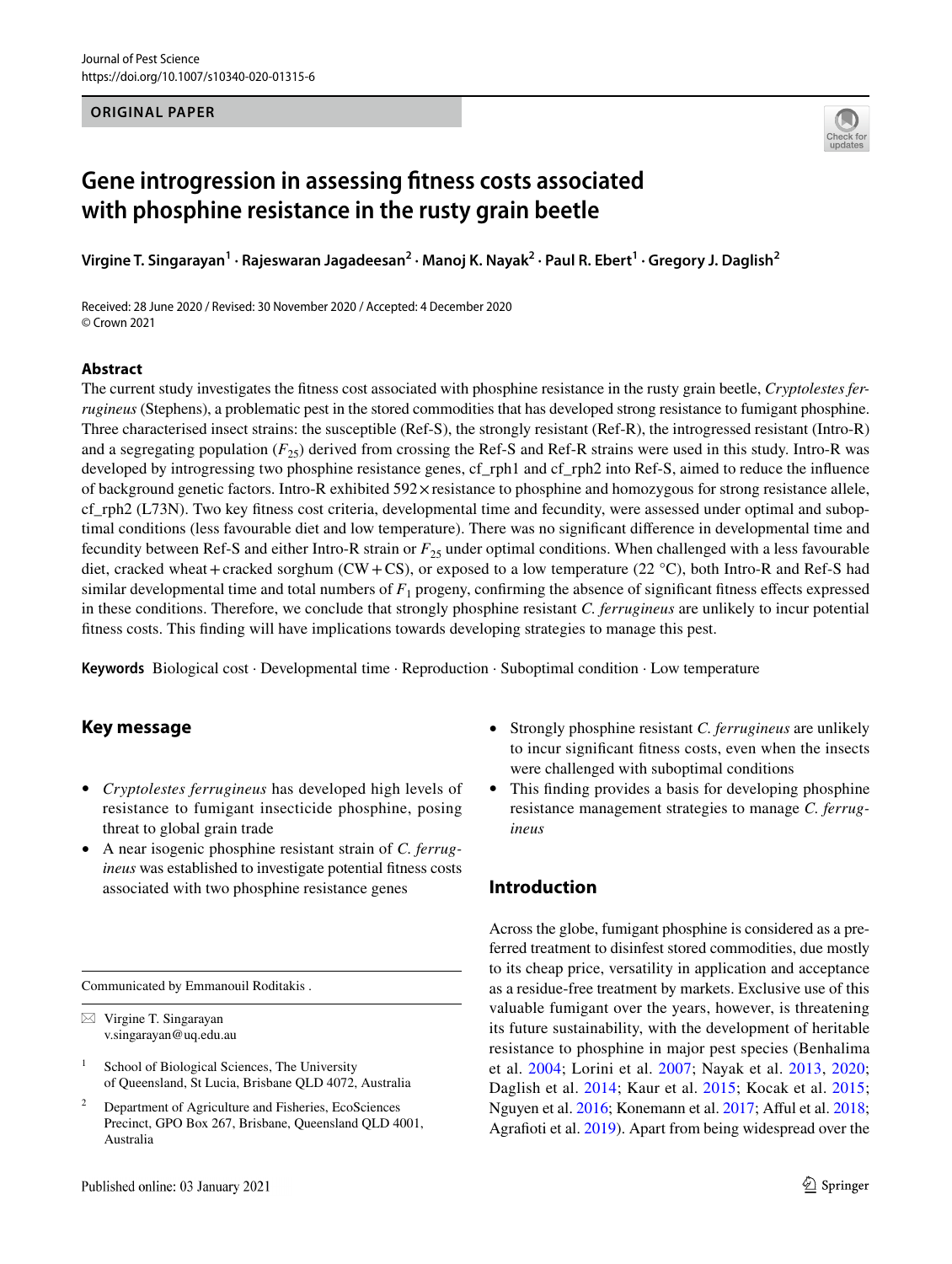last two decades, there has been signifcant increase in both the strength and frequency of phosphine resistance in several insect species (Holloway et al. [2016;](#page-10-4) Collins et al. [2017](#page-10-5); Nayak et al. [2017](#page-11-7)) including the rusty grain beetle, *Cryptolestes ferrugineus* (Stephens) (Nayak et al. [2013\)](#page-11-1). The level of resistance to phosphine reported in this pest species based on  $LC_{50}$  (lethal concentration to kill 50% of the population) is  $1450 \times$  compared to its susceptible counterparts, the highest level ever reported among any of the insect species so far in Australia (Nayak et al. [2013](#page-11-1)). Strongly resistant *C. ferrugineus* can be controlled with either higher phosphine concentrations over longer exposure periods than that has been recommended for other species (Kaur and Nayak [2015](#page-11-8)), or using an alternative fumigant sulfuryl fuoride (Jagadeesan et al. [2017\)](#page-10-6). To be successful, however, fumigation with these fumigants requires optimum levels of gas-tightness, which can be difficult to achieve in many existing storage structures.

Fitness costs are basically the consequences in terms of growth and development of an insect for being resistant to an insecticide or fumigant, and this can alter the rate and spread of resistance development (McKenzie [1996\)](#page-11-9). Therefore, determining any such biological vulnerability associated with phosphine resistance in the absence or infrequent use of phosphine in *C. ferrugineus* will have important implications towards the designing and implementation of appropriate management practices against this key pest in the feld.

Although several methods have been used to measure the ftness costs, a simple and common approach is the comparison of biological traits among the susceptible and resistant insect strains, referred as the 'between-population approach' (Alyokhin and Ferro [1999](#page-10-7); Oliveira et al. [2007](#page-11-10); Gassmann et al. [2009\)](#page-10-8). A drawback in this approach, however, is that it fails to account for genetic variation among the strains and can confound the results (Raymond et al. [2005](#page-11-11)). To overcome this, some researchers have used 'population cage approach', in which resulting flial generations from hybridising resistant and susceptible strains in the absence of insecticide exposure are screened for frequency of resistant phenotypes/genotypes (Schlipalius et al. [2008](#page-11-12); Daglish et al. [2014,](#page-10-1) [2015\)](#page-10-9). No change in frequency in segregating populations after  $F_2$  would indicate that the resistance is not associated with ftness cost. This population cage approach provides only certain degree of control for the variation in genetic background, which could otherwise modify the results of ftness assay, in particular if there is any epistatic gene interactions involved (Zhu et al. [2016](#page-11-13)).

Taking these shortcomings into account, the most accurate way to assess ftness costs associated with a resistant trait would be generating near-isogenic strains following a gene introgression approach, in which the susceptible and resistant strains being compared share a similar genetic background, except for the resistance genes (Roush and McKenzie [1987](#page-11-14)). This allows the pleiotropic effects of the resistance gene to be isolated and provides an extra assurance that the variation in ftness cost is purely by the variants (mutations) within the resistance gene itself. The gene introgression approach had been used to study the ftness cost associated with malathion resistance in *C. ferrugineus* (White and Bell [1990\)](#page-11-15) and highlighted the advantage of this approach over simply comparing the susceptible and resistant populations.

Fitness costs associated with phosphine resistance in stored product insects have been well researched and involved diferent approaches. Several studies established ftness cost associated with phosphine resistance in major pest species by comparing their biological parameters, such as reproduction and developmental time, particularly in the resistant and susceptible populations of the red four beetle *Tribolium castaneum* (Herbst), the lesser grain borer, *Rhyzopertha dominica* (F.), and the saw-toothed grain beetle, *Oryzaephilus surinamensis* (L.) (Pimentel et al. [2007;](#page-11-16) Sousa et al. [2009](#page-11-17); Bajracharya et al. [2016\)](#page-10-10). In these studies, the researchers looked for signifcant relationships between the biological parameters and the resistance factor of the population. The genetic composition of the unselected feld samples used in these studies was unknown but could have contained multiple genotypes. While laboratory selection may not refect closely selection that occurs in the feld, it is fundamental to genetic studies and allows deep investigation of individuals with known genetic characteristics.

Two studies compared the mobility of strains of stored grain insects and found no signifcant diference in walking and resource localisation abilities between susceptible and resistant strains of *R. dominica and T. castaneum* (Kaur et al. [2013](#page-11-18); Sakka et al. [2020](#page-11-19)). In these studies, however, the researchers did not control for genetic background. Malekpour et al. ([2018](#page-11-20)) demonstrated that phosphine resistance genes, introgressed into susceptible insects, had pleiotropic efects on movement behaviour of *T. castaneum* with slower resource location and fight behaviour in the resistant insects. These difering conclusions on mobility parameters can be regarded as the result of diference in methodologies used.

Daglish et al. [\(2014](#page-10-1), [2015](#page-10-9)) used the population cage approach and established that there have been no ftness costs associated with phosphine resistance in weakly resistant *T. castaneum* and the rice weevil, *Sitophilus oryzae* (L.). The strong resistance to phosphine is conferred by synergistic interaction of two genes rph1, cytochrome b5 fatty acid desaturase (Cyt-b5-r) (Schlipalius et al. [2018\)](#page-11-21) and rph2*,* dihydrolipoamide dehydrogenase (dld) (Schlipalius et al. [2012](#page-11-22)). The disruption of *Cyt-b5-r* in resistant insects decreases the polyunsaturated fatty acid content in membranes, while the mutation in dld disrupts generation of reactive oxygen species (ROS); both limit the potential for lipid peroxidation, a well-known toxic response induced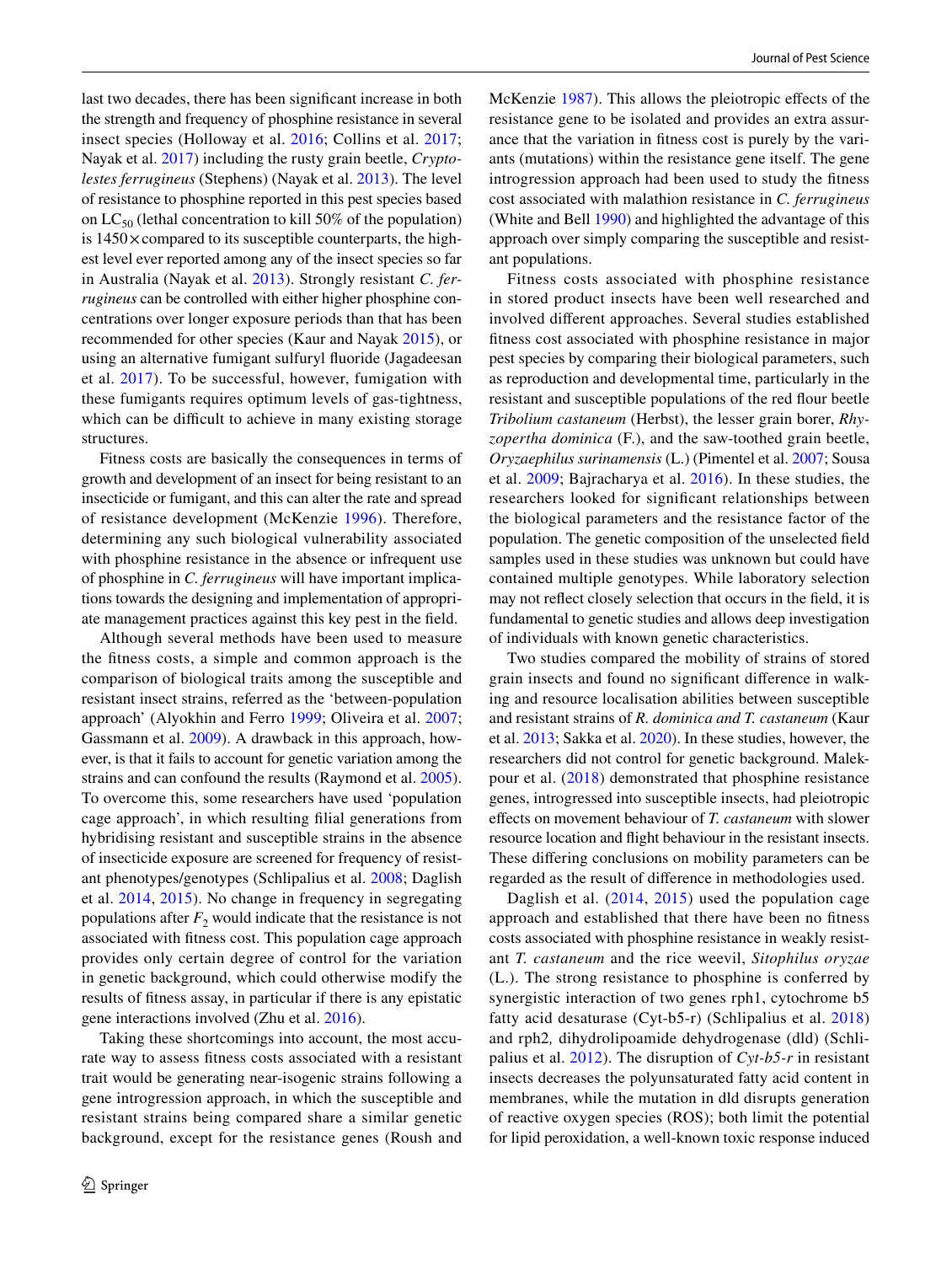by phosphine (Chaudhry and Price [1992\)](#page-10-11) in insects. This synergistic interaction of rph1 and rph2, conferring strong resistance in *R. dominica* (Schlipalius et al. [2002](#page-11-23)), allowed Schlipalius et al. [\(2008\)](#page-11-12) to monitor the relative fitness of rd\_rph2 allele over 20 generations. The authors found no change in frequency of resistance alleles. This reinforces the general view that resistance to phosphine is not associated with fitness cost. On the contrary, Jagadeesan et al. [\(2013a\)](#page-10-12) and Nguyen et al. ([2016](#page-11-5)) have observed a signifcant reduction in frequency of resistant alleles over 18-1 generations and reported the possible association of ftness disadvantages in *T. castaneum* and *S. oryzae*. These diferences in results among the species suggest that the ftness outcome is either species specific or depends on specific resistant alleles (mutations) and their genetic interactions. Furthermore, the above-mentioned studies had no complete control for inherent genetic variations. Recently, Daglish et al. [\(2020\)](#page-10-13) utilised the gene introgression approach aiming to achieve complete control for genetic background by establishing an isogenic resistant *T. castaneum* and found no evidence for ftness costs for being strongly resistant to phosphine.

In *C. ferrugineus*, the subject of ftness in phosphine resistant individuals is yet to be investigated, despite its emerging pest status with the detection of highest levels of resistance as well as discovery of additional genetic factors not seen in other species (Jagadeesan et al. [2016\)](#page-10-14). Thus, the current study was designed with two aims: 1. to investigate the ftness cost (if any) in strongly resistant *C. ferrugineus* in an ideal situation with a complete control for genetic background, where the measured cost is exclusively attributed to phosphine resistance genes and 2. to quantify such costs (if any) in  $F_{25}$  segregating population to reflect a feld population with multiple genotypes. To achieve this, we established an introgressed resistant *C. ferrugineus* strain, which has similar genetic background as susceptible strain and a segregating population  $(F_{25})$  of the cross between the phosphine susceptible and resistant strains. These strains and  $F_{25}$  were also challenged with suboptimal conditions (less favourable diet and low temperature) with an assumption that magnitude of ftness efects is more evident under challenging conditions (Raymond et al. [2005](#page-11-11)).

### **Materials and methods**

### **Reference insect strains**

We used a reference phosphine susceptible strain, Ref-S (QCF31), and a reference strongly resistant strain, Ref-R (QCF73), hereafter referred to as Ref-S and Ref-R, respectively. Both strains were originally derived from feld samples collected in Australia: Ref-S collected in 1988 from Cecil Plains in Queensland, and Ref-R collected in 2007 from Edgeroi in New South Wales (Nayak et al. [2013\)](#page-11-1). Both the strains are maintained in a dietary medium of rolled oats at a favourable temperature of 30° C for several generations. The Ref-R strain was confrmed to be strongly resistant after collection from the feld and was exposed to phosphine selections (see phosphine fumigation and bioassay for details) once in a year (1.0 mg/L for 168 h), to ensure the maintenance of homozygosity of the trait (Nayak et al. [2013](#page-11-1); Jagadeesan et al. [2016\)](#page-10-14). Ref-R has been previously reported to be 1341  $\times$  more resistant than the Ref-S based on the LC<sub>50</sub> value for adults fumigated for 48 h (Nayak et al. [2013\)](#page-11-1).

#### **Introgressed phosphine resistant strain**

Phosphine resistance genes from Ref-R strain were introgressed into the Ref-S by a step-wise process involving repeated backcrossing, sib-mating and selection for phosphine resistance genes as diagrammatically presented in Fig. [1](#page-3-0), to generate the introgressed resistant strain (Intro-R). Original and reciprocal crosses were established between the Ref-R and Ref-S, and the resulting  $F_3$  populations were pooled. Insects from this  $F_3$  generation were subjected to discriminating selection with phosphine (0.1 mg/L for 72 h) that would exhibit 75% mortality in a segregating population to isolate homozygous resistant individuals (Jagadeesan et al. [2016](#page-10-14)). Approximately, 100 male survivors were identifed and used to initiate the process of introgression. These resistant males were backcrossed with an equivalent number of virgin Ref-S females, and the resulting backcross progeny  $(BC<sub>1</sub>-F<sub>1</sub>)$  was allowed to mate randomly (sib-mating) to produce the  $BC_1$ - $F_2$ . Adult beetles of the  $BC_1$ - $F_2$  were selected (0.1 mg/L for 72 h), and the surviving  $BC_1$ - $F_2$  males were backcrossed with virgin Ref-S females, and this cycle of crossing followed by discriminatory selection was repeated until the  $BC_3$ - $F_2$ . At this stage, the Intro-R was expected to have 93.8% genetic identity with the Ref-S except for the two phosphine resistance genes, cf\_rph1 and cf\_rph2. Before starting the ftness experiments, the Intro-R was also subjected to sequential selections with increasing phosphine concentration of 0.1, 0.4, 2.0 and 4.0 mg/L over 72 h exposure period, respectively, over four subsequent generations to achieve homogeneity within the test cohort that would provide linear mortality responses in bioassays.

# *Segregating population (F<sub>25</sub>) from the Ref‑R***×***Ref‑S cross*

A segregating population resulting from a single pair cross between Ref-R and Ref-S was maintained for 25 generations in the absence of phosphine selection (Jagadeesan et al. [2016\)](#page-10-14). Phosphine resistance was characterised phenotypically in the  $F_{24}$  generation (see [Phosphine fumigation and](#page-4-0) [bioassay\)](#page-4-0), and fitness assays were undertaken on the  $F_{25}$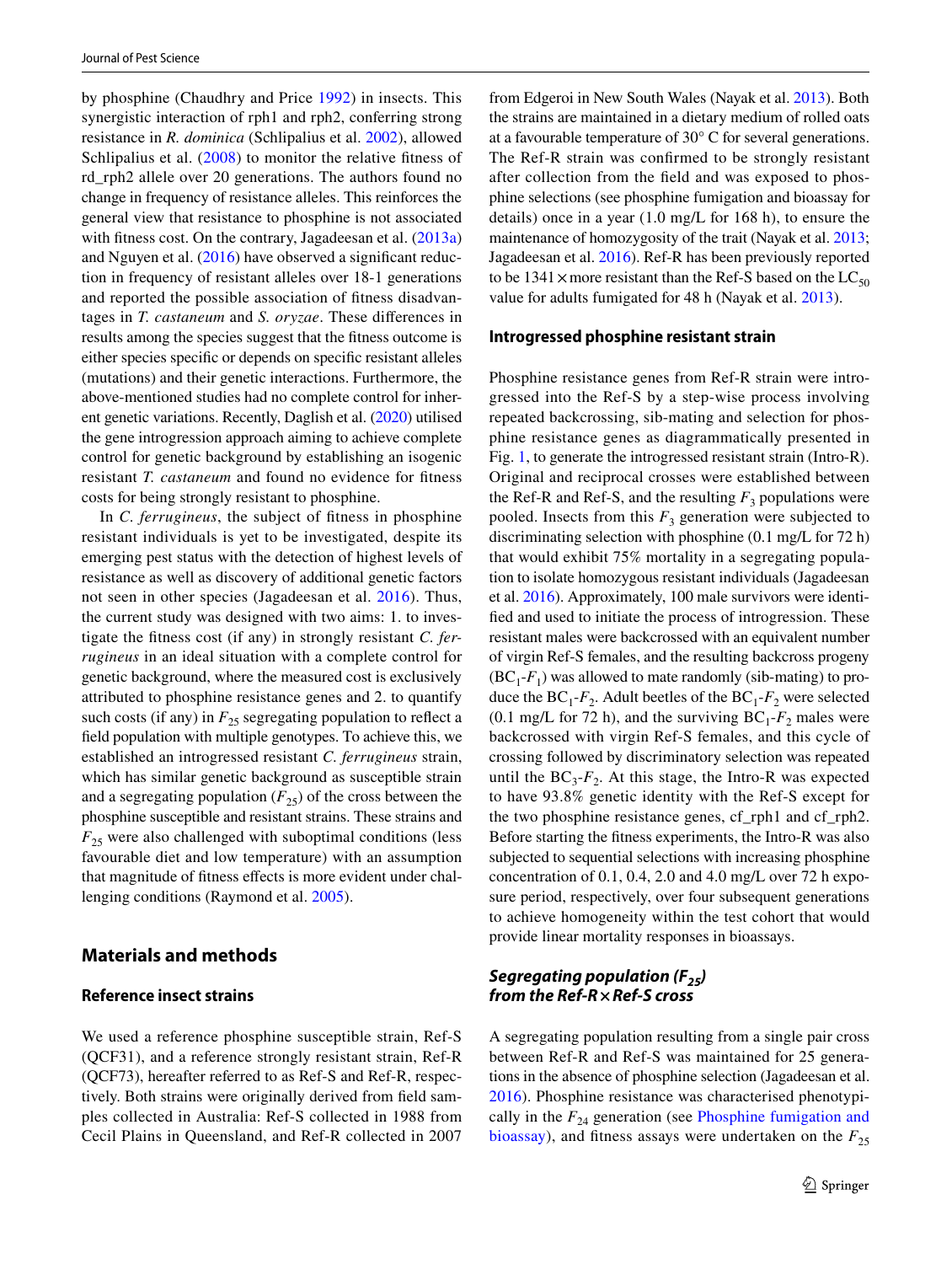

<span id="page-3-0"></span>**Fig. 1** Construction of introgressed resistant strain (Intro-R) from a cross between reference resistant (Ref-R) and reference susceptible strain (Ref-S) in *Cryptolestes ferrugineus*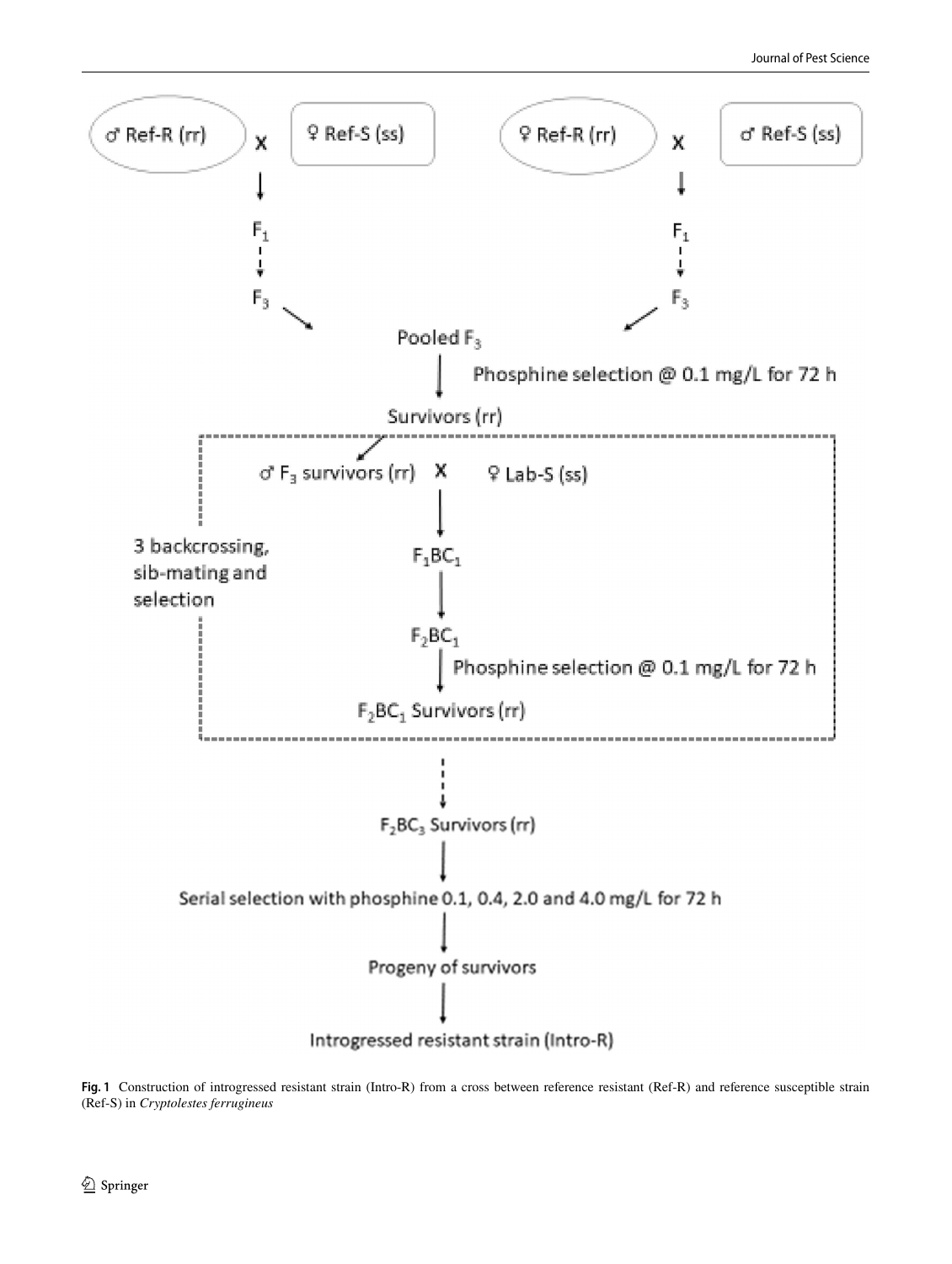generation. A delay of one generation between the characterising of resistance and the ftness testing was necessary in order to obtain sufficient insect populations for both experiments. With two major genes conferring resistance in *C. ferrugineus* (Jagadeesan et al.  $2016$ ),  $F<sub>2</sub>$  and further filial generations of the cross between resistant and susceptible strain will contain nine genotypes ranging from fully susceptible (s1s1: s2s2) to fully strongly resistant (r1r1: r2r2). Therefore, the  $F_{24}$  or  $F_{25}$  generations could have contained up to nine insect genotypes. This segregating population represented a typical feld population containing multiple genotypes.

### <span id="page-4-0"></span>**Phosphine fumigation and bioassay**

Phosphine gas was generated into a collection tube from commercial aluminium phosphide tablets (56%) that were immersed in an aqueous solution of sulphuric acid (5%). This source gas concentration was measured on a Clarus\_ 580 gas chromatograph (PerkinElmer, Waltham, MA) using a thermal conductivity detector with nitrogen as the standard. The measured source concentration  $(N_1)$  of phosphine (mg/L) and volume of desiccators  $(V_1)$  were used to estimate the required volume  $(V_2)$  of phosphine gas  $(\mu L)$  to achieve the desired concentration  $(N_2)$  using the standard equation  $V_1N_1=V_2N_2$  (Jagadeesan and Nayak [2017\)](#page-10-6). The fumigation was performed by drawing the required volume of the gas from the collection tube using Hamilton air-tight gas syringe and injected into the desiccator chamber through the rubber septum.

Dose-mortality response bioassays were performed on the Ref-S, Ref-R, Intro-R and the  $F_{24}$  segregating population to determine their strength of resistance to phosphine. Four concentration ranges were used: 0.002–0.05, 1.0–8.0, 0.5–6.0 and 0.005–3.0 mg/L for the strains Ref-S, Ref-R, Intro-R and  $F_{24}$ ; respectively. Approximately, 200–400 adult beetles of 1–2 week post-emergence were fumigated for each concentration in gas tight desiccators at 20 ºC and 60% RH. The fumigation lasted for 72 h and mortality was assessed 7 days after the termination of fumigation (Jagadeesan et al. [2016\)](#page-10-14). The mortality response data were analysed using probit analysis with concentration/log-concentration as explanatory variable (GenStat Version [11, 2008](#page-10-15)), and key parameters ( $LC_{50}$  and  $LC_{99.9}$ ) were estimated.

# **Gene sequencing to confrm introgression of cf\_ rph2**

Ideally, introgression of both the genes, rph1 (cytochrome b5 fatty acid desaturase) and rph2 (dihydrolipoamide dehydrogenase) should have been confrmed in the Intro-R through molecular screening for cf\_rph1 and cf\_rph2. However, the mutation in the cf\_rph1 in Ref-R of C. *ferrugineus* has a sequence deletion that makes amplifcation and sequencing of cf\_rph1 through genomic DNA, a difficult task. Therefore, introgression of cf\_rph1 was confrmed through phenotype assays alone (see [Results](#page-5-0): Phosphine bioassays). As insects need to be homozygous for rph1 and rph2 to be fully strongly resistant, confrmation that Intro-R is strongly resistant through phenotype assays would also confrm introgression of rph1.

In the case of cf rph2, the mutation is target site single nucleotide polymorphism thus specifc fragment of the cf\_rph2 gene containing the functional mutation was amplifed from genomic DNA and sequenced for polymorphisms. Genomic DNA was extracted from four individual insects using a modifed Hotshot DNA extraction method described by (Montero-Pau and Gomez, [2008](#page-11-24)). A fragment of the *C. ferrugineus* dld gene that encompasses a genetic variant, L73N (Jagadeesan et al. [2020](#page-10-16)), linked with phosphine resistance was amplifed using the primers cf\_rph2\_fwd (TGT GTCCTCTTCACGTATGT) cf\_rph2\_rev (TCATGCCCA ATTGGGCTGC). The PCR reaction mixture contained TERRA (Clontech) PCR 2X buffer 25.0 µL, forward primer (10 mM) 2.0 µL, reverse primer (10 mM) 2.0 µL, water 16.0 µL, Taq polymerase 1.0 µL, and 4 µL of DNA template. Temperature cycling conditions were as follows: 95 °C for 5 min, followed by 40 cycles of 95 °C for 30 s, 57 °C for 30 s, and 72 °C for 60 s, with a fnal extension at 72 °C for 5 min, after which the temperature was held at 4 °C for 15 min. Resulting amplicons were pooled and submitted to the Australian Genomic Research Facility (AGRF, [www.](http://www.agrf.com.au) [agrf.com.au\)](http://www.agrf.com.au) for Sanger sequencing.

### **Fitness cost experiments**

In the frst set of experiments, developmental time of each representative experimental strain was assessed on a previously established favourable diet for this species (Jagadeesan et al. [2013b](#page-10-17)) at an optimal (30 °C) (Rillett [1949](#page-11-25); Ashby [1961\)](#page-10-18) and a suboptimal low  $(22 \degree C)$  temperature (Fields [1992](#page-10-19)) using controlled environment rooms with regime of 70% RH. For each strain, 100 unsexed adults (1–2 weeks post-emergence) were released into a glass jar of 500 mL volume, flled with 100 g of rolled oats plus yeast (20:1) and sealed with perforated lid containing Whatman flter paper. We considered 100 adults in 100 g of medium to be low density based on the results of White et al. [\(1995\)](#page-11-26) in which the mortality was low at densities as high as 1000 adults in 100 g of wheat or maize. The parental adults were allowed to lay eggs for 7 days and cleared thereafter. The glass jars with immatures were monitored regularly for adult emergence, starting from 14 days after the removal of parentals. The numbers of adult progeny emerged were recorded at 1–3-day intervals and sieved out until no more progeny had emerged.

The reproduction rate in each strain was measured similarly to the method described for developmental time in a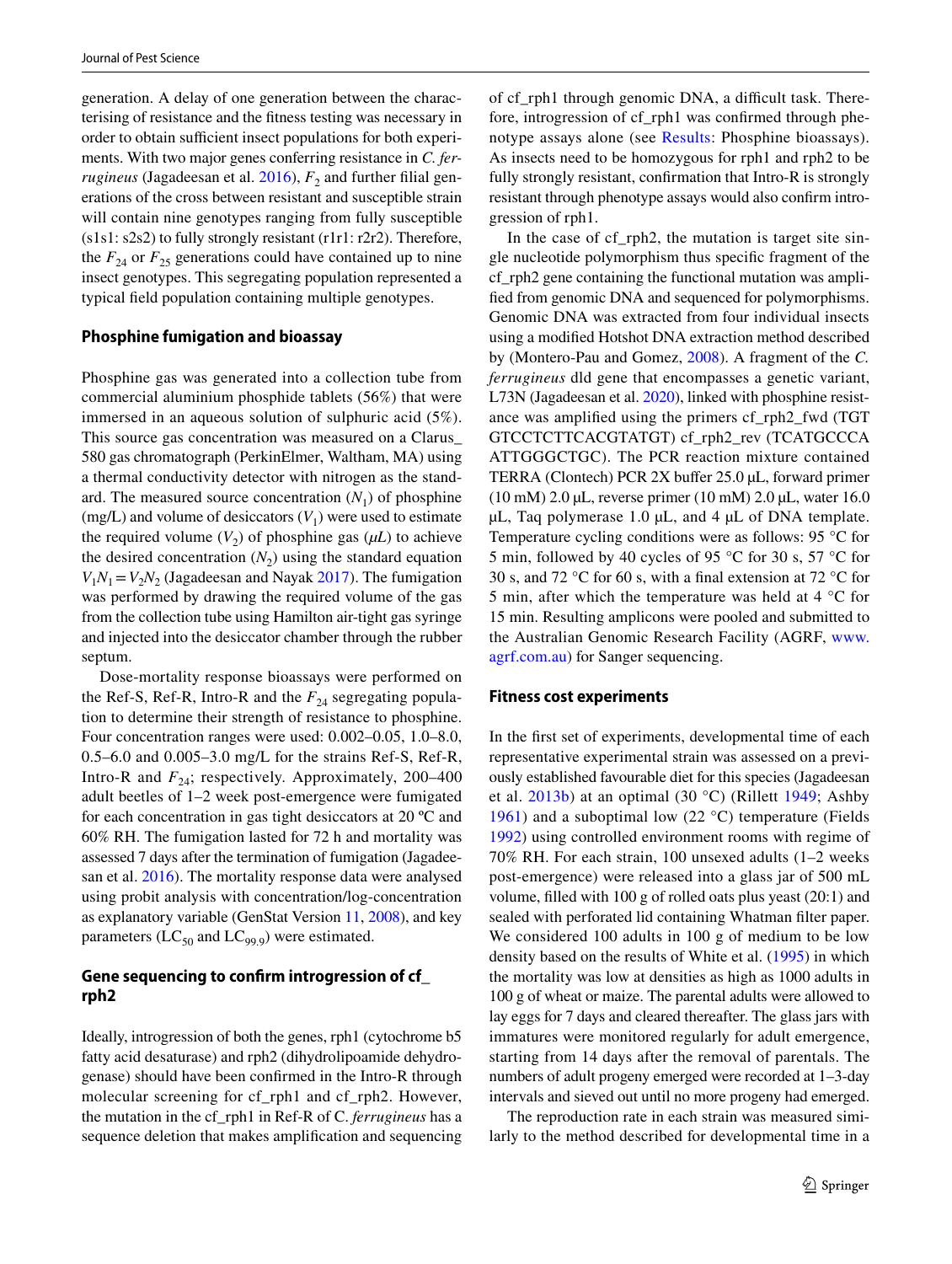diferent set of jars set up in parallel, but the numbers of adult progeny that emerged  $(F_1)$  in each strain was recorded at one time along with their cohort weight, 39–71 days after the removal of parental adults, depending on the experimental conditions. To avoid repeated disturbance on developing progenies, a single cut-off time to record total emergence was chosen based the results of the developmental time experiment.

In the second set of experiments, developmental time and reproduction rate were estimated for each of the experimental strains on a less favourable diet consisting of cracked wheat + cracked sorghum  $(CW + CS)$  in 1:1 ratio along with 5% yeast at 30 °C and 70% RH (Jagadeesan et al. [2013b](#page-10-17)). The focus of this experiment was to examine possible impacts of resistance genes on the biological traits of insect strains grown under more challenging conditions. All the above experiments were replicated twice (experimental replicates) with three technical (sub) replicates each time.

### **Data analysis**

The mortality responses of all the tested strains were subjected to probit analysis under generalised linear regression models (GenStat version 11, [2008\)](#page-10-15) with/without  $log_{10}$  transformation, and the best ft was chosen based on key statistical parameters, slope, heterogeneity and deviance ratio. The  $LC_{50}$  and  $LC_{99.9}$  values were estimated from the best fitted probit regression curve for all the tested strains.

Data on the cumulative number of adults emerged from all the tested strains over a period of time were frst converted to cumulative proportions and then ftted to a 3-parameter logistic equation  $Y = c / \{1 + \exp(-b^* [X-m])\},\$ using a regression analysis with *X* as days, which predicted the days to 50% emergence (*m*), cumulative emergence (*Y*), maximum emergence of progeny (*c*) and the shape parameter (*b*) (Daglish et al. [2020](#page-10-13)). If a signifcant diference was found among the curves, they were reftted in a pairwise manner to determine whether there was signifcant diference between the individual pairs.

Total numbers of  $F_1$  progeny emerged and weight of 100 insects in mg were analysed using an analysis of variance (ANOVA) (GenStat Version 11, [2008](#page-10-15)) after logarithmic  $(N+1)$  transformation with strain as the treatment effect and experimental replicate as a block efect. If the treatment (strain) had signifcant efect, then a pairwise testing was performed using Fisher's protected least signifcant difference (LSD).

# <span id="page-5-0"></span>**Results**

### **Phosphine bioassays**

Probit mortality response data of all the strains and  $F_{24}$ with their  $LC_{50}$  and  $LC_{99.9}$  values reflected the phenotype of the strain (Table [1](#page-5-1) and Fig. [2](#page-6-0)), and their higher mean deviance ratios  $(P < 0.001)$  and lower heterogeneity values (4.14–6.37) indicated the excellent ft into probit models. Logarithmic transformation of concentration as the explanatory variable resulted a better ft for the results of Ref-S and  $F_{24}$ , but not for the results of the Ref-R and Intro-R. The dose mortality response curve of Intro-R was parallel to Ref-R with a comparable LC<sub>50</sub> (2.9 vs 4.2 mg L<sup>-1</sup>) and LC<sub>99.9</sub> (6.0 vs 7.3 mg L<sup>-1</sup>). The Ref-R and Intro-R strains were  $857 \times$  and  $592 \times$  more resistant than the Ref-S, respectively. The  $F_{24}$  segregating population, which likely had multiple genotypes, was found to be only  $2.5 \times$  more resistant than the Ref-S strain at the  $LC_{50}$  level. However, the  $LC_{99.9}$ of the  $F_{24}$  population was 37.8  $\times$  that of the Ref-S strain confrming the presence of more tolerant genotypes.

### **Phosphine resistance gene (cf\_rph2) screening**

Sequence analysis of four randomly chosen individuals each from Ref-S, Ref-R and intro-R showed that all the four insects from Ref-R and Intro-R were homozygous for the L73N variant, while the individuals from Ref-S

| Strain             | $n^{c}$ | $Slope \pm SE$ | $LC_{50}$ (mg/L) (95% FL <sup>d</sup> ) | $LC_{999}$ (mg/L) | Resistance<br>Ratio at $LC_{50}$ | Heterogene-<br>ity factor | df | Mean deviance ratio |
|--------------------|---------|----------------|-----------------------------------------|-------------------|----------------------------------|---------------------------|----|---------------------|
| $Ref-Sa$           | 3015    | $4.59 + 0.47$  | $0.005(0.0044 - 0.0054)$                | 0.023             | $\overline{\phantom{0}}$         | 5.98                      | 8  | 262.7 (P<0.001)     |
| $Ref-R^b$          | 4207    | $0.99 + 0.07$  | $4.2(4.1-4.4)$                          | 7.3               | $857\times$                      | 6.37                      | 10 | 527.6 (P < 0.001)   |
| Intro- $Rb$        | 4182    | $0.97 + 0.06$  | $2.9(2.7-3.0)$                          | 6.0               | $592\times$                      | 4.14                      | 10 | 686.3 $(P<0.001)$   |
| $F_{24}^{\quad a}$ | 3937    | $1.65 + 0.16$  | $0.012(0.008 - 0.015)$                  | 0.87              | $2.45\times$                     | 4.72                      | 11 | 225.5 $(P<0.001)$   |

<span id="page-5-1"></span>**Table 1** Probit mortality response of diferent strains of *Cryptolestes ferrugineus* to phosphine for 72 h at 25 °C and 70% RH

a Probit model used log concentration as explanatory variable

<sup>b</sup> Probit model used concentration as explanatory variable

c Total number of insects used in the bioassay

d Fiducial limits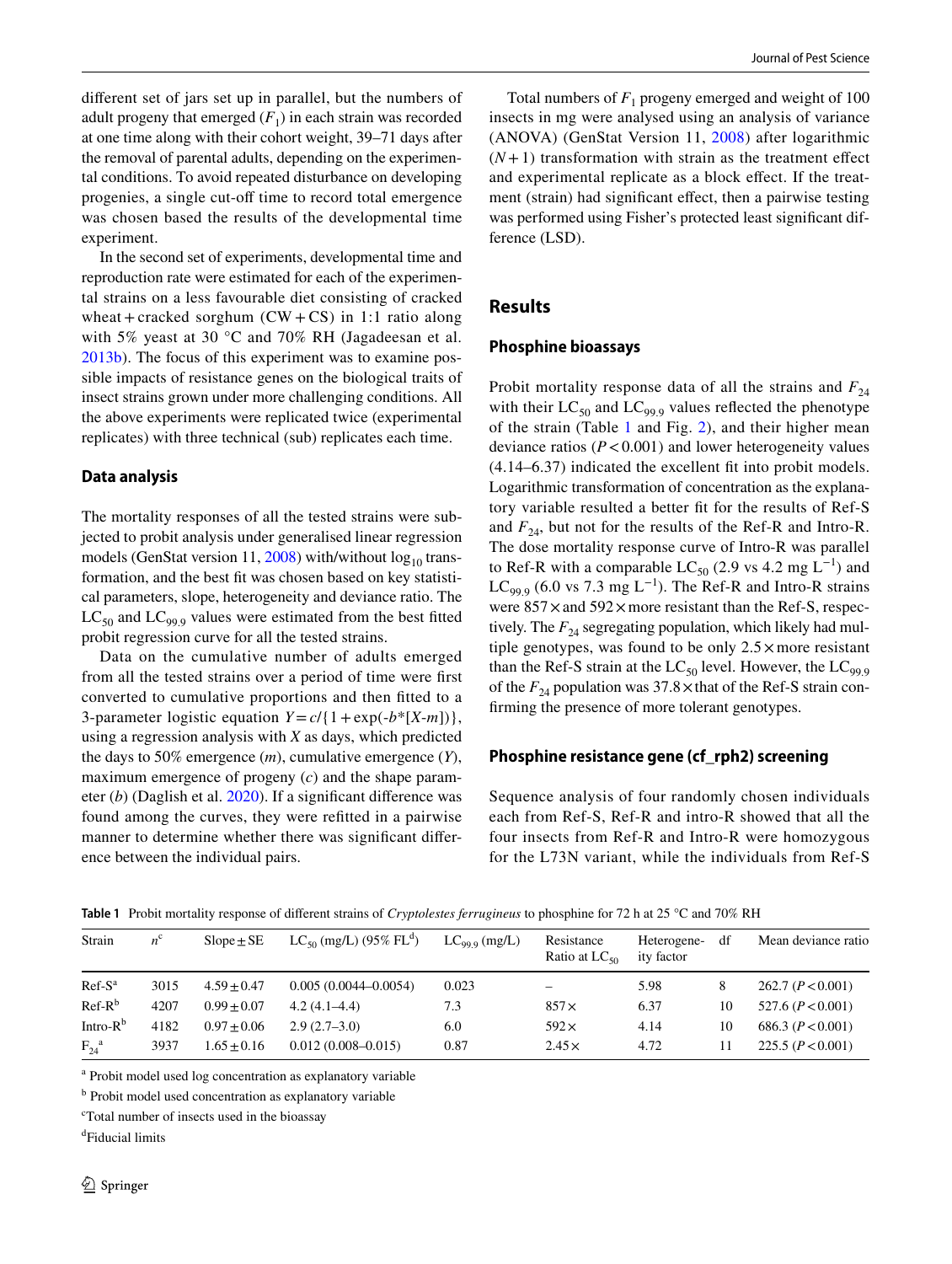

<span id="page-6-0"></span>**Fig. 2** Probit dose mortality response of diferent strains of *Cryptolestes ferrugineus* to phosphine for 72 h at 25 °C and 70% RH. Values in *X* axis represent logarithmic concentration of phosphine in mg/L;

did not show this variant. This confirmed the successful introgression of the cf\_rph2 allele in Intro-R.

#### **Developmental time**

#### **Optimal diet‑rolled oats**

The data on cumulative emergence of progeny from tested strains and  $F_{25}$  in the optimal diet of rolled oats fitted well with the 3-parameter logistic regression equation. At 30 °C, the time to 50% emergence ranged from 24.6–27.1 days, with Intro-R and Ref-R showing 3.6 and 10.1% longer developmental time than Ref-S, respectively (Table [2](#page-7-0)). The pairwise analysis between Ref-S and Intro-R, with an aim to further evaluate the exclusive effect of resistance genes in isogenic background, revealed no significant difference in developmental time  $(P = 0.123)$ (Table [3](#page-7-1)). In addition, the same comparative analysis between Ref-S and the  $F_{25}$  ( $P = 0.075$ ) showed no significant differences. However, as anticipated, the curve for Ref-R was significantly different from both the Ref-S  $(P < 0.001)$  and  $F_{25}$   $(P < 0.001)$  (Table [3](#page-7-1)).

values in Y axis are in probit scale in which 3.72, 5.0 and 8.09 correspond to 10, 50 and 99.99% mortality

#### *Suboptimal diet‑cracked wheat***+***cracked sorghum (CW***+***CS)*

Analysis of data obtained for Ref-S strain revealed signifcant variations in numbers of  $F_1$  progeny produced between the two experimental replicates  $(P < 0.001)$ . Therefore, data from each experimental replicate were analysed separately. Statistical outputs from frst experimental replicate were skewed for signifcance in establishing 3-parameter logistic curves for all the strains and  $F_{25}$  (Table [3](#page-7-1)), allowing us not to make any strong conclusions from this replicate. In experimental replicate 2, although the 3-parameter logistic curve analysis showed signifcant diference among the tested strains and  $F_{25}$ , the pairwise comparative analysis confirmed the absence of signifcant diference between the Ref-S and Intro-R strains  $(P=0.065)$  and also between the Ref-S and Ref-R strains ( $P = 0.912$ ). Interestingly, population of  $F_{25}$ had a significantly shorter developmental time  $(P < 0.001)$ than the Ref-S. Extending this pairwise comparative analysis to experimental replicate 1, confrmed the results of experimental replicate 2 (except for the Ref S), in showing shorter developmental time in  $F_{25}$  ( $P < 0.001$ ) than the Ref-R and Intro-R (Table [3\)](#page-7-1).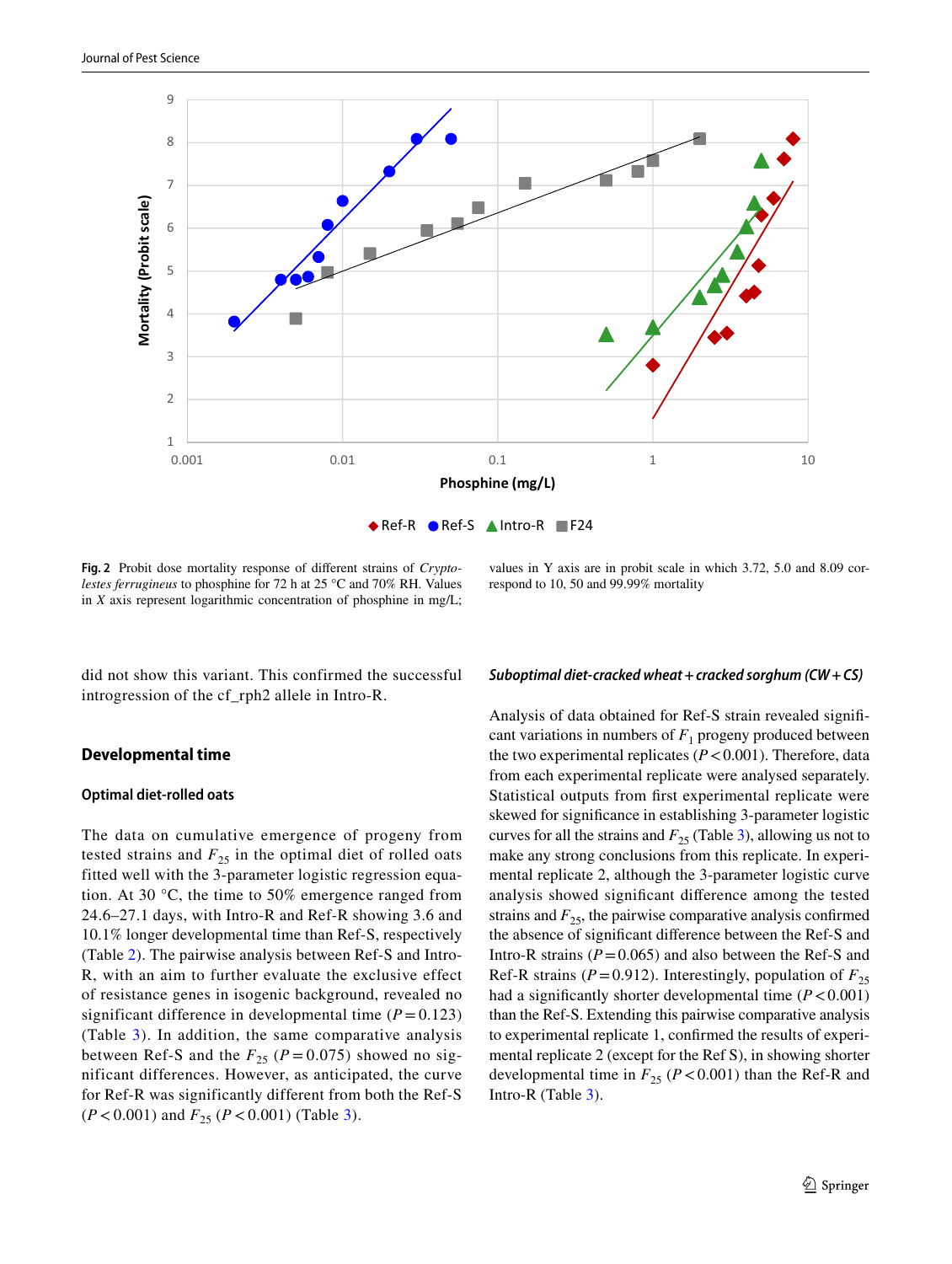<span id="page-7-0"></span>**Table 2** Regression analysis of cumulative  $F_1$  adult emergence (proportions) from diferent strains of *Cryptolestes ferrugineus* at various experimental conditions

| $R^2$<br>Parameters $(\pm SE)$ of logistic equation<br><b>Experimental conditions</b><br>Strain                        | Significance |
|------------------------------------------------------------------------------------------------------------------------|--------------|
| b<br>$\mathcal{C}$<br>$\boldsymbol{m}$                                                                                 |              |
| $^{\circ}0.001$<br>Rolled Oats 30 °C<br>$Ref-S$<br>$24.6 \pm 0.828$<br>$0.378 \pm 0.059$<br>$0.937 \pm 0.124$<br>0.985 |              |
| $Ref-R$<br>$27.1 \pm 0.316$<br>$0.423 \pm 0.044$<br>$0.925 \pm 0.049$                                                  |              |
| $25.5 \pm 0.605$<br>$0.349 \pm 0.043$<br>$1.07 \pm 0.098$<br>Intro-R                                                   |              |
| $24.7 \pm 0.623$<br>$0.460 \pm 0.072$<br>$0.876 \pm 0.097$<br>$F_{25}$                                                 |              |
| $CW + CS 30 °C$<br>$Ref-S$<br>$29.6 \pm 0.221$<br>$1.01 \pm 0.031$<br>$^{\circ}0.001$<br>$0.624 \pm 0.063$<br>0.981    |              |
| Experiment 1<br>$Ref-R$<br>$42.4 \pm 0.738$<br>$0.214 \pm 0.027$<br>$1.19 \pm 0.094$                                   |              |
| $1.06 \pm 0.048$<br>Intro-R<br>$40.8 \pm 0.383$<br>$0.303 \pm 0.032$                                                   |              |
| $36.4 \pm 0.270$<br>$0.394 \pm 0.036$<br>$1.02 \pm 0.030$<br>$F_{25}$                                                  |              |
| $CW + CS 30 °C$<br>$Ref-S$<br>$^{\circ}0.001$<br>$40.7 \pm 0.439$<br>$0.303 \pm 0.041$<br>$0.984 \pm 0.049$<br>0.969   |              |
| Experiment 2<br>$Ref-R$<br>$40.9 \pm 0.437$<br>$0.299 \pm 0.040$<br>$1.00 \pm 0.049$                                   |              |
| Intro-R<br>$38.9 \pm 0.380$<br>$0.356 \pm 0.045$<br>$0.992 \pm 0.043$                                                  |              |
| $37.2 \pm 0.339$<br>$0.446 \pm 0.055$<br>$0.965 \pm 0.039$<br>$F_{25}$                                                 |              |
| Rolled Oats 22 °C<br>$Ref-S$<br>0.985<br>$67.7 \pm 0.902$<br>$0.348 \pm 0.089$<br>$0.978 \pm 0.089$<br>0.867           |              |
| Ref-R<br>$67.9 \pm 1.00$<br>$0.324 \pm 0.085$<br>$0.976 \pm 0.097$                                                     |              |
| Intro-R<br>$1.02 \pm 0.124$<br>$68.6 \pm 1.30$<br>$0.275 \pm 0.072$                                                    |              |
| $1.00 \pm 0.111$<br>$F_{25}$<br>$67.7 \pm 1.20$<br>$0.278 \pm 0.071$                                                   |              |

Rolled oats 30 °C represent insects grown in a regular diet of rolled oats and yeast (20:1) at optimal temperature of 30 °C

CW+CS 30 °C represents insects grown in a less favourable diet of cracked wheat and cracked sorghum in 1:1 ratio along with 5% yeast at 30 °C

Rolled oats 22 °C represent insects grown in a regular diet of rolled oats and yeast (20:1) at suboptimal low temperature of 22 °C

*m* is days to 50% emergence of adults; *b* is curve steepness and *c* is maximum emergence derived from cumulative proportions emerged

<span id="page-7-1"></span>**Table 3** Comparison of regression analysis of cumulative  $F_1$  adult emergence (proportions) between individual pairs of *Cryptolestes ferrugineus* when the regression among group of strains was signifcant

| Experimental conditions      | P value       |               |              |                                                                                                                |               |               |  |
|------------------------------|---------------|---------------|--------------|----------------------------------------------------------------------------------------------------------------|---------------|---------------|--|
|                              |               |               |              | Ref-S and Intro-R Ref-S and $F_{25}$ Ref-S and Ref-R Ref-R and Intro-R Ref-R and $F_{25}$ Intro-R and $F_{25}$ |               |               |  |
| Rolled oats $30^{\circ}$ C   | 0.123         | 0.075         | $< 0.001***$ | 0.073                                                                                                          | $< 0.001$ *** | $0.002**$     |  |
| $CW + CS$ 30 °C Experiment 1 | $< 0.001$ *** | $< 0.001$ *** | $< 0.001***$ | $0.027*$                                                                                                       | $< 0.001$ *** | $< 0.001$ *** |  |
| $CW + CS$ 30 °C Experiment 2 | 0.065         | $< 0.001$ *** | 0.912        | $< 0.001$ ***                                                                                                  | $< 0.001$ *** | $< 0.001$ *** |  |

Rolled oats 30 °C represent insects grown in a regular diet of rolled oats and yeast (20:1) at optimal temperature of 30 °C

CW+CS 30 °C represents insects grown in a less favourable diet of cracked wheat and cracked sorghum in 1:1 ratio along with 5% yeast at 30 °C

#### **Suboptimal low temperature‑22 °C**

Challenging the experimental strains at the suboptimal temperature (22 °C) resulted in longer developmental time in all the strains (67.7–68.6 days) with no signifcant diference among them  $(P=0.985)$  (Table [2\)](#page-7-0).

#### **Reproduction and body weight**

On the optimal diet of rolled oats at 30  $\degree$ C, there was no significant difference between the total numbers of  $F_1$ 

progeny emerged in all strains  $(F_{3,7} = 1.49, P = 0.376)$ . However, the effect of strain on individual beetle body weight was signifcant only between the Ref-S and Ref-R  $(F_{3,7}=13.9, P=0.029)$  with Ref-R having the least body weight (Table [4\)](#page-8-0). On the suboptimal diet  $(CW + CS)$ , no significant effect of strain was observed with either  $F_1$  progeny ( $F_{3,7}$ =7.37, *P*=0.068) or beetle weight ( $F_{3,7}$ =0.73,  $P=0.599$ ). At the suboptimal low temperature of 22 °C, however, while the effect of strain on total numbers of  $F_1$ progeny was not significant ( $F_{3,7}$ =7.25, *P* = 0.069), there was significant difference in beetle body weight  $(F_{3,7} = 502,$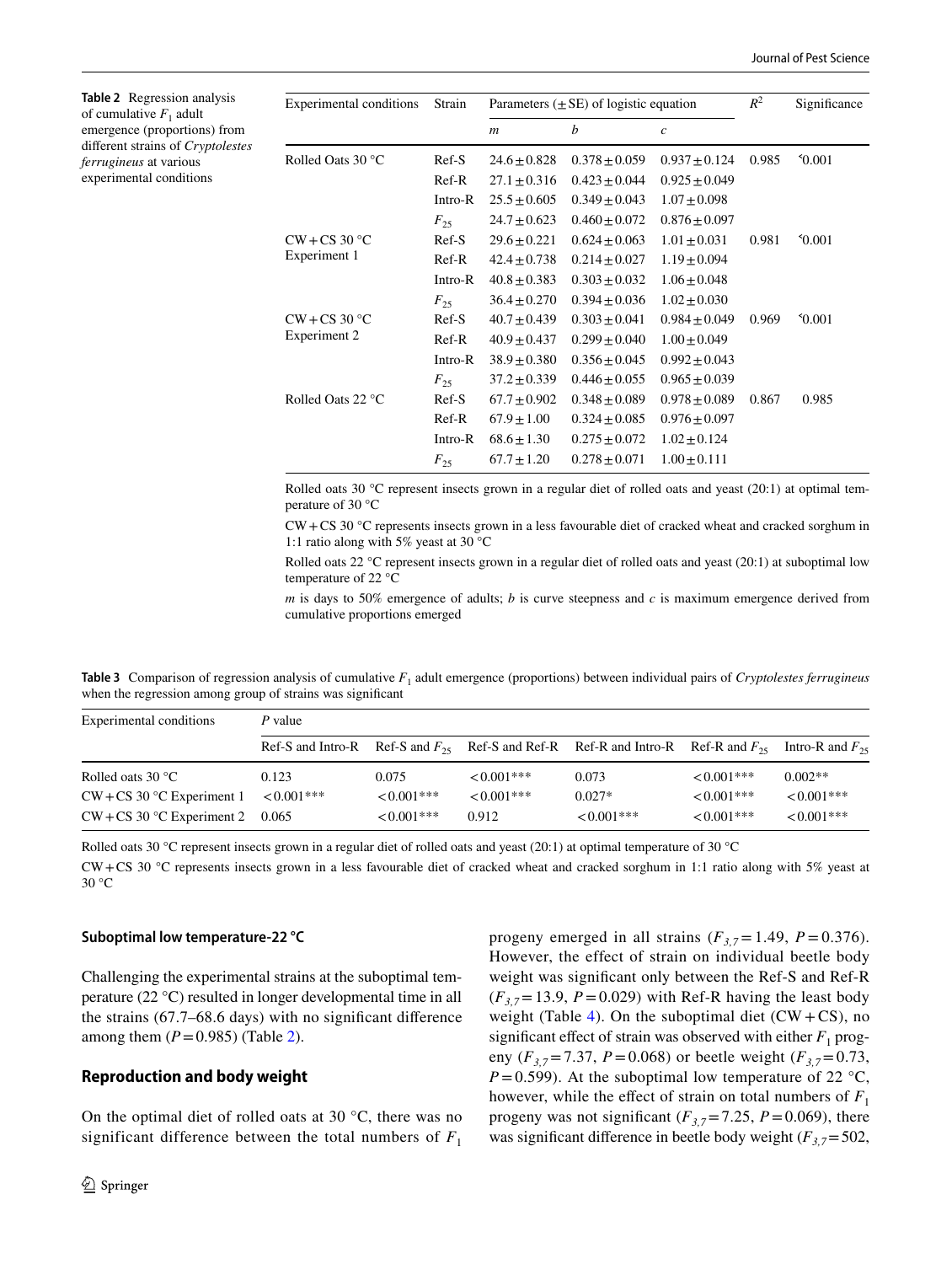<span id="page-8-0"></span>**Table 4** Reproduction and test weight of  $F_1$  (mean  $\pm$  SD, n = 2) progeny of diferent strains of *Cryptolestes ferrugineus* at various experimental conditions

| Experimental conditions    | Strain   | Total F <sub>1</sub> adults (log[ $N+1$ ] Weight of 100 F <sub>1</sub> adults<br>transformed) | $(mg)$ (log [N + 1] trans-<br>formed) |
|----------------------------|----------|-----------------------------------------------------------------------------------------------|---------------------------------------|
| Rolled Oats $30^{\circ}$ C | $Ref-S$  | $6.97 + 0.16^a$                                                                               | $3.71 \pm 0.09^{\rm a}$               |
|                            | $Ref-R$  | $6.88 + 0.20^a$                                                                               | $3.50 \pm 0.01^b$                     |
|                            | Intro-R  | $7.10 + 0.04^a$                                                                               | $3.64 + 0.06^a$                       |
|                            | $F_{25}$ | $6.97 + 0.08^a$                                                                               | $3.67 + 0.08^a$                       |
| $CW + CS$ 30 °C            | $Ref-S$  | $5.61 + 0.27$ <sup>a</sup>                                                                    | $3.07 + 0.02^a$                       |
|                            | $Ref-R$  | $5.76 \pm 0.03^a$                                                                             | $3.09 + 0.12^a$                       |
|                            | Intro-R  | $5.99 + 0.07a$                                                                                | $3.09 + 0.12^a$                       |
|                            | $F_{25}$ | $6.07 \pm 0.19^a$                                                                             | $3.17 + 0.01^a$                       |
| Rolled Oats 22 °C          | $Ref-S$  | $5.03 + 1.54^a$                                                                               | $3.57 + 0.003^b$                      |
|                            | $Ref-R$  | $4.23 \pm 1.01^a$                                                                             | $3.53 \pm 0.001$ <sup>c</sup>         |
|                            | Intro-R  | $4.33 \pm 1.21^a$                                                                             | $3.58 \pm 0.006^b$                    |
|                            | $F_{25}$ | $5.52 \pm 0.79$ <sup>a</sup>                                                                  | $3.64 \pm 0.001^a$                    |

Rolled oats 30 °C represent insects grown in a regular diet of rolled oats and yeast (20:1) at optimal temperature of 30 °C

CW+CS 30 °C represents insects grown in a less favourable diet of cracked wheat and cracked sorghum in 1:1 ratio along with 5% yeast at 30 °C

Rolled oats 22 °C represent insects grown in a regular diet of rolled oats and yeast (20:1) at suboptimal low temperature of 22 °C

Within experimental conditions and column, means followed by same letters are not signifcantly diferent (*P*<*0.05*)

*P*<0.002) recorded among different strains. However, the Ref-S and Intro-R had similar body weight and the  $F_{25}$  being the heaviest (Table [4\)](#page-8-0).

# **Discussion**

The hypothesis that phosphine resistant insects may possibly have a ftness cost was investigated in *C. ferrugineus* with the control over background genetic efects in optimal and suboptimal conditions. We have used the gene introgression approach to produce a near isogenic resistant strain, which shared the similar genetic background with the susceptible strain except for the phosphine resistance genes. Moreover, inclusion of a segregating population  $(F_{25})$  generated from the crossing of the Ref-S and Ref-R strains allowed us testing a population having multiple genotypes. This population potentially had nine genotypes and therefore may refect feld populations more closely than a homozygous resistant strain. In addition, the gene recombinations over 24 generations in this segregating population would have provided partial control for background genetic factors (Roush and McKenzie [1987\)](#page-11-14).

Both the phenotypic and genetic characterisation for phosphine resistance confrmed that the established Intro-R was strongly resistant with a resistance factor of  $592 \times$ , comparable to the Ref-R with a resistance factor of  $857 \times$ that was highly homozygous for the cf\_rph2 allele, L73N. These

results explicitly validate our approach in establishing nearisogenic phosphine resistant insect strain, especially for investigating ftness efects. Although many studies had adopted the gene introgression approach to investigate the ftness cost (Arnaud et al. [2005;](#page-10-20) Horikoshi et al. [2016](#page-10-21)), very few of them in fact validated the success of this approach phenotypically (White and Bell [1990\)](#page-11-15) or genotypically (Berticat et al. [2002](#page-10-22)). Recently, Daglish et al. ([2020\)](#page-10-13) employed the gene introgression approach to produce a near-isogenic resistant strain of *T. castaneum* and confrmed the gene introgression through phenotypic and genotypic characterisation similar to what was used in the current study. In general, the success of introgression approach relies on the number of recurrent backcrosses  $(F_1$ -BC), followed by phosphine selection on progeny  $(F_2$ -BC). In the current study, the introgression of genes was achieved with only three rounds of repeated backcrossing. This is relatively shorter compared to the approaches adopted previously (Berticat et al. [2002](#page-10-22); Arnaud et al. [2005](#page-10-20); Horikoshi et al. [2016](#page-10-21)) suggesting that the current approach can be adopted in future to construct near-isogenic resistant strain for other stored product pests.

Although there were asynchronous emergence of adults among the strains with Ref-R emerging late, our statistical analysis proved that the Intro-R and the  $F_{25}$  were not signifcantly diferent to the Ref-S in developmental time, numbers of  $F_1$  emerged and body weight, confirming that the resistance genes of *C. ferrugineus* are unlikely to incur any ftness cost. Reproduction was assessed following 1 week of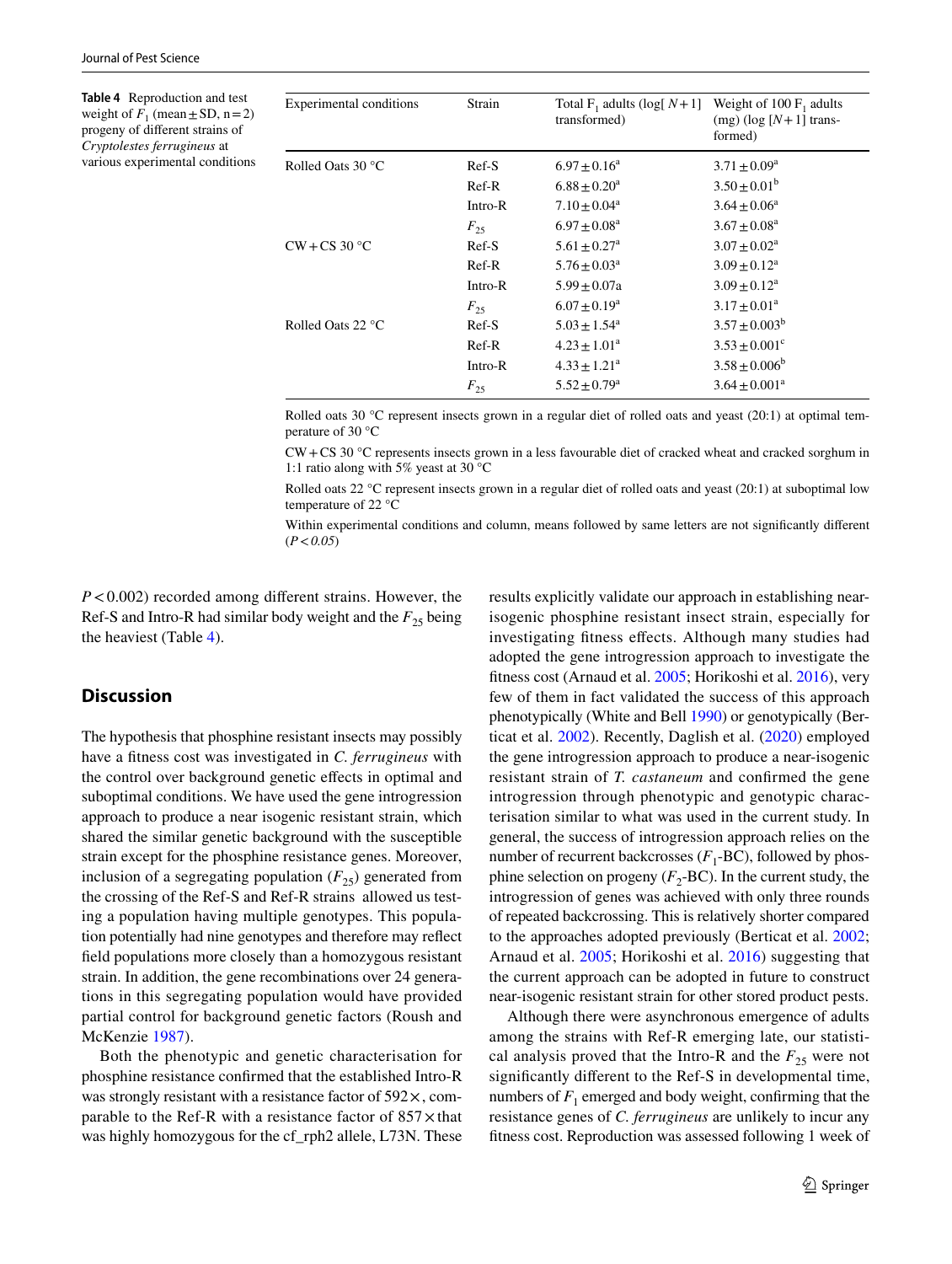oviposition. Future research could examine the possibility that a ftness efect on reproduction is manifested over longer time-spans. Our results supported the importance of controlling for background genetic effects, without which the signifcant diferences observed between the Ref-R and Ref-S in developmental time and body weight could have been interpreted that phosphine resistance genes are associated with fitness costs. Daglish et al. [\(2020\)](#page-10-13) also observed signifcant diference in beetle weight between susceptible and resistant strains in *T. castaneum*, but not when the phosphine resistance trait was compared in an isogenic background, supporting the conclusion of this study. Similar results of insecticide susceptible strain having ftness advantage over the resistant strain but not with the near-isogenic resistant strain were reported in resistance to malathion in *C. ferrugineus* (White and Bell [1990](#page-11-15)) and Bt toxins (Cry1F) in the fall army worm, *Spodoptera frugiperda* (J.E. Smith) (Dangal and Huang [2015](#page-10-23); Horikoshi et al. [2016](#page-10-21)). Taken these reports into consideration, it can be concluded that establishing a near-isogenic resistant insect strain is crucial in investigating ftness costs associated with an insecticide resistance trait. Several earlier studies reported signifcant ftness cost associated with phosphine resistance in *T. castaneum, R. dominica* and *O*. *surinamensis* (Pimentel et al. [2007;](#page-11-16) Sousa et al. [2009;](#page-11-17) Bajracharya et al. [2016\)](#page-10-10) but without controlling for genetic background. Based on our present results, we believe that such results need to be viewed with caution and suggest that future investigations on ftness should include near-isogenic resistant lines.

While we conclude that phosphine resistant insects do not incur ftness costs in *C. ferrugineus*, in alignment with previous reports on three major stored product pest species, *R. dominica, T. castaneum and S. oryzae* (Schlipalius et al. [2008;](#page-11-12) Daglish et al. [2014](#page-10-1), [2015,](#page-10-9) [2020\)](#page-10-13), the observed decline in *rph2* allele frequency in unselected segregating populations of *T. castaneum* (Jagadeesan et al. [2013a](#page-10-12)) and *S. oryzae* (Nguyen et al. [2016](#page-11-5)) needs further examination. Unfortunately, both these latter studies could not continue assessing the decline in allele frequency beyond the  $F_{20}$  filial generations, and did not correlate the observed change in allele frequency in terms of developmental or reproductive traits. Although the authors correlated strength of resistance phenotypically, we suggest that future studies on ftness should be designed to assess both the changes in frequency of resistant alleles and its efect on developmental and reproductive trait. Such studies will reveal the existence of insignifcant ftness cost that can be cumulative over generations.

With the perspective that ftness costs are likely to be more evident in stressed environments (Raymond et al. [2005,](#page-11-11) [2011](#page-11-27)), we challenged the insect strains with a suboptimal diet and suboptimal low temperature. Neither rearing *C. ferrugineus* on a suboptimal diet (CW + CS) nor exposing them to a suboptimal low temperature  $(22 \text{ }^{\circ}C)$  revealed specifc ftness diferences in terms of development time and progeny production between the strains, especially between Intro-R and Ref-S. Despite the fact that while both of the suboptimal conditions substantially delayed the developmental time and fecundity of all experimental insect strains, there was no ftness cost linked to the phosphine resistance genes. These results emphasise that the conclusion of absence of ftness cost associated with phosphine resistance remains the same under suboptimal conditions, as observed in previous studies that have stressed phosphine resistant insects in a less favourable diet (Daglish et al. [2020](#page-10-13)) or through starvation (Kaur et al. [2013\)](#page-11-18). On the contrary, specifc costs associated with insecticide resistance only in stressed environments such as unfavourable host plant (Raymond et al. [2011;](#page-11-27) Silva et al. [2012](#page-11-28)) or at cold temperatures (Carrière et al. [2001](#page-10-24); Li et al. [2007\)](#page-11-29), have been reported in various crop pests. Hence, we conclude that the pleiotropic effects of fitness costs associated with resistance genes under challenging environments could vary widely among insect species.

Mechanism of resistance to phosphine involves the synergistic interaction of two genes cf\_rph1 and cf\_rph2 that are directly involved in energy metabolism (Schlipalius et al. [2012](#page-11-22), [2018\)](#page-11-21). Therefore, it is obvious to assume that resistant insects divert their energy resources to survive phosphine fumigations, causing at least minimal metabolic deficits. However, our current fndings for *C. ferrugineus* suggest that resistant insects of this species are unlikely to have any deleterious efect on development and reproduction. Thus, we propose that further research be directed towards exploring the specifc biochemical or metabolic responses related to ftness in resistant insects in both the presence and absence of phosphine exposure. The other possibility is that continuous selection for phosphine resistance could have resulted in selection for some other genes, referred as ftness modifers (McKenzie et al. [1982\)](#page-11-30), which might have possibly compensated the ftness costs in case of *C. ferrugineus*. One of the recommended resistance management tactics is to suspend phosphine usage for extended periods, which would allow the susceptible alleles to increase in the population (Tabashnik [1989\)](#page-11-31). Our results, however, suggest that this tactic may not be very efective in case of *C. ferrugineus*, as phosphine resistance frequency would be stable in feld populations. We propose that using a break fumigant, with completely diferent mode of action, such as sulfuryl fuoride, can be recommended as this may reduce selection pressure to phosphine in insects and possibly eradicate fully resistant genotypes.

### **Author contributions**

VS, RJ and GD conceived and designed research, VS and RJ performed analysis and wrote manuscript, GD, MN and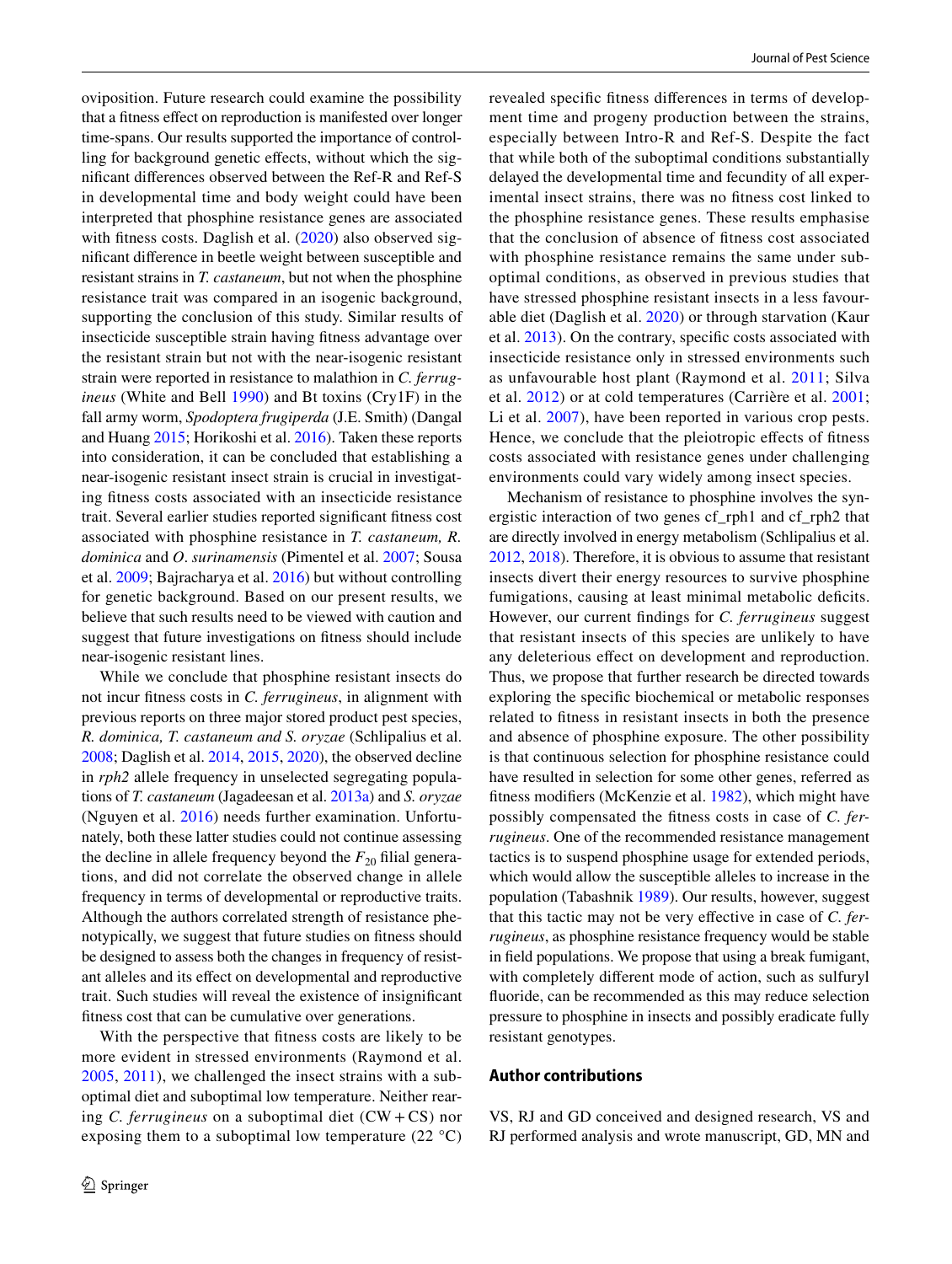PE revised the manuscript significantly. All authors read and approved the manuscript.

**Acknowledgements** With regard to the development of the introgressed resistant strain, the authors gratefully acknowledge the support of plant biosecurity cooperative research centre (Project PBCRC3039), established and supported under the Australian Government's Cooperative Research Centres program [\(http://www.crcplantbiosecurity.](http://www.crcplantbiosecurity.com.au) [com.au](http://www.crcplantbiosecurity.com.au)). With regard to the investigation of potential ftness costs, the authors gratefully acknowledge the support of the Australian Government's Australia-India strategic research fund (AISRF 48516), Department of Industry and Science (DIS), Canberra. The authors would also like to acknowledge Kerri Chandra for assisting with statistical analysis, David Schlipalius for designing primers for molecular screening and Lui Lawrence Rangger for technical assistance.

**Data Availability** The datasets generated during the current study are available from the corresponding author on reasonable request.

### **Compliance with Ethical Standards**

**Conflicts of interest** All authors declare that they have no confict of interest.

**Ethical approval** This article does not contain any studies with human participants or animals performed by any of the authors.

**Consent to participate** Not applicable as it involves no human research participants.

**Consent for publication** Not applicable as it involves no human research participants.

# **References**

- <span id="page-10-2"></span>Aful E, Elliott B, Nayak MK, Phillips TW (2018) Phosphine resistance in North American feld populations of the lesser grain borer, Rhyzopertha dominica (F.) (Coleoptera: Bostrichidae). J Econ Entomol 111:463–469
- <span id="page-10-3"></span>Agrafoti P, Athanassiou CG, Nayak MK (2019) Detection of phosphine resistance in major stored-product insects in Greece and evaluation of a feld resistance test kit. J Stored Prod Res 82:40–47
- <span id="page-10-7"></span>Alyokhin AV, Ferro DN (1999) Relative ftness of Colorado potato beetle (Coleoptera: Chrysomelidae) resistant and susceptible to the *Bacillus thuringiensis* Cry3A toxin. J Econ Entomol 92:510–515
- <span id="page-10-20"></span>Arnaud L, Haubruge E, Gage MJG (2005) The malathion specifc resistance gene confers a sperm competition advantage in tribolium castaneum. Funct Ecol 19:1032–1039
- <span id="page-10-18"></span>Ashby KR (1961) The population dynamics of *Cryptolestes ferrugineus* (Stephens) in flour and on Manitoba wheat. Bull Entomol Res 52:363–379
- <span id="page-10-10"></span>Bajracharya NS, Opit GP, Talley J, Gautam SG, Payton ME (2016) Assessment of ftness efects associated with phosphine resistance in *Rhyzopertha dominica* (F.) (Coleoptera: Bostrichidae) and *Tribolium castaneum* (Herbst) (Coleoptera: Tenebrionidae). African Entomology 24:39–49
- <span id="page-10-0"></span>Benhalima H, Choudhry MQ, Mills KA, Price NR (2004) Phosphine resistance in stored-product insects collected from various grain facilities in Morocco. J Stored Prod Res 40:241–249
- <span id="page-10-22"></span>Berticat C, Boquien G, Raymond M, Chevillon C (2002) Insecticide resistance genes induce a mating competition cost in *Culex pipiens* mosquitoes. Genet Res Camb 79:41–47
- <span id="page-10-24"></span>Carrière Y, Ellers-Kirk C, Patin AL, Sims MA, Meyer S, Liu YB, Dennehy TJ, Tabashnik BE (2001) Overwintering costs associated with resistance to transgenic cotton in the pink bollworm. J Econ Entomol 94:935–941
- <span id="page-10-11"></span>Chaudhry MQ, Price NR (1992) Comparison of the oxidant damage induced by phosphine and the uptake and tracheal exchange of P-32 radiolabeled phosphine in the susceptible and resistant strains of *Rhyzopertha dominica* (F) (Coleoptera, Bostrychidae). Pestic Biochem Physiol 42:167–179
- <span id="page-10-5"></span>Collins PJ, Falk MG, Nayak MK, Emery RN, Holloway JC (2017) Monitoring resistance to phosphine in the lesser grain borer, *Rhyzopertha dominica*, in Australia: A national analysis of trends, storage types and geography in relation to resistance detections. J Stored Prod Res 70:25–36
- <span id="page-10-1"></span>Daglish GJ, Nayak MK, Pavic H (2014) Phosphine resistance in *Sitophilus oryzae* (L.) from eastern Australia: inheritance, ftness and prevalence. J Stored Prod Res 59:237–244
- <span id="page-10-9"></span>Daglish GJ, Nayak MK, Pavic H, Smith LW (2015) Prevalence and potential ftness cost of weak phosphine resistance in *Tribolium castaneum* (Herbst) in eastern Australia. J Stored Prod Res 61:54–58
- <span id="page-10-13"></span>Daglish GJ, Jagadeesan R, Nayak MK, McCulloch GJ, Singarayan VT, Walter GH (2020) The gene introgression approach and the potential cost of genes that confer strong phosphine resistance in red four beetle. J. Econ. Entomol, Tribolium castaneum (Herbst). <https://doi.org/10.1093/jee/toaa033>
- <span id="page-10-23"></span>Dangal V, Huang F (2015) Fitness costs of Cry1F resistance in two populations of fall armyworm, *Spodoptera frugiperda* (J.E Smith), collected from Puerto Rico and Florida. J Invertebr Pathol 127:81–86
- <span id="page-10-19"></span>Fields PG (1992) The control of stored-product insects and mites with extreme temperatures. J Stored Prod Res 28:89–118
- <span id="page-10-8"></span>Gassmann AJ, Carrière Y, Tabashnik BE (2009) Fitness costs of insect resistance to *Bacillus thuringiensis*. Annu Rev Entomol 54:147–163
- <span id="page-10-15"></span>GenStat Version 11 (2008) GenStat for windows, release 11.1. VSN International Ltd., Oxford
- <span id="page-10-4"></span>Holloway JC, Falk MG, Emery RN, Collins PJ, Nayak MK (2016) Resistance to phosphine in *Sitophilus oryzae* in Australia: A national analysis of trends and frequencies over time and geographic spread. J Stored Prod Res 69:129–137
- <span id="page-10-21"></span>Horikoshi RJ, Bernardi O, Bernardi D, Okuma DM, Farias JR, Miraldo LL, Amaral FS, Omoto C (2016) Near-isogenic cry1f-resistant strain of *Spodoptera frugiperda* (Lepidoptera: Noctuidae) to investigate ftness cost associated with resistance in Brazil. J Econ Entomol 109:854–859
- <span id="page-10-6"></span>Jagadeesan R, Nayak MK (2017) Phosphine resistance does not confer cross-resistance to sulfuryl fuoride in four major stored grain insect pests. Pest Manag Sci 73:1391–1401
- <span id="page-10-12"></span>Jagadeesan R, Fotheringham A, Ebert PR, Schlipalius DI (2013a) Rapid genome wide mapping of phosphine resistance loci by a simple regional averaging analysis in the red four beetle, *Tribolium castaneum*. BMC Genomics 14:1471–2164
- <span id="page-10-17"></span>Jagadeesan R, Nayak MK, Dawson K, Byrne V, Collins PJ (2013b) Dietary media for mass rearing of rusty grain beetle, *Cryptolestes ferrugineus* (Stephens) and fat grain beetle, *Cryptolestes pusillus* (Schonherr) (Coleoptera). J Stored Prod Res 55:68–72
- <span id="page-10-14"></span>Jagadeesan R, Collins PJ, Nayak MK, Schlipalius DI, Ebert PR (2016) Genetic characterization of feld-evolved resistance to phosphine in the rusty grain beetle, *Cryptolestes ferrugineus* (Laemophloeidae: Coleoptera). Pest Biochem Physiol 127:67–75
- <span id="page-10-16"></span>Jagadeesan R, Schlipalius DI, Singarayan VT, Nath NS, Nayak MK, Ebert PR (2020) Unique genetic variants in dihydrolipoamide